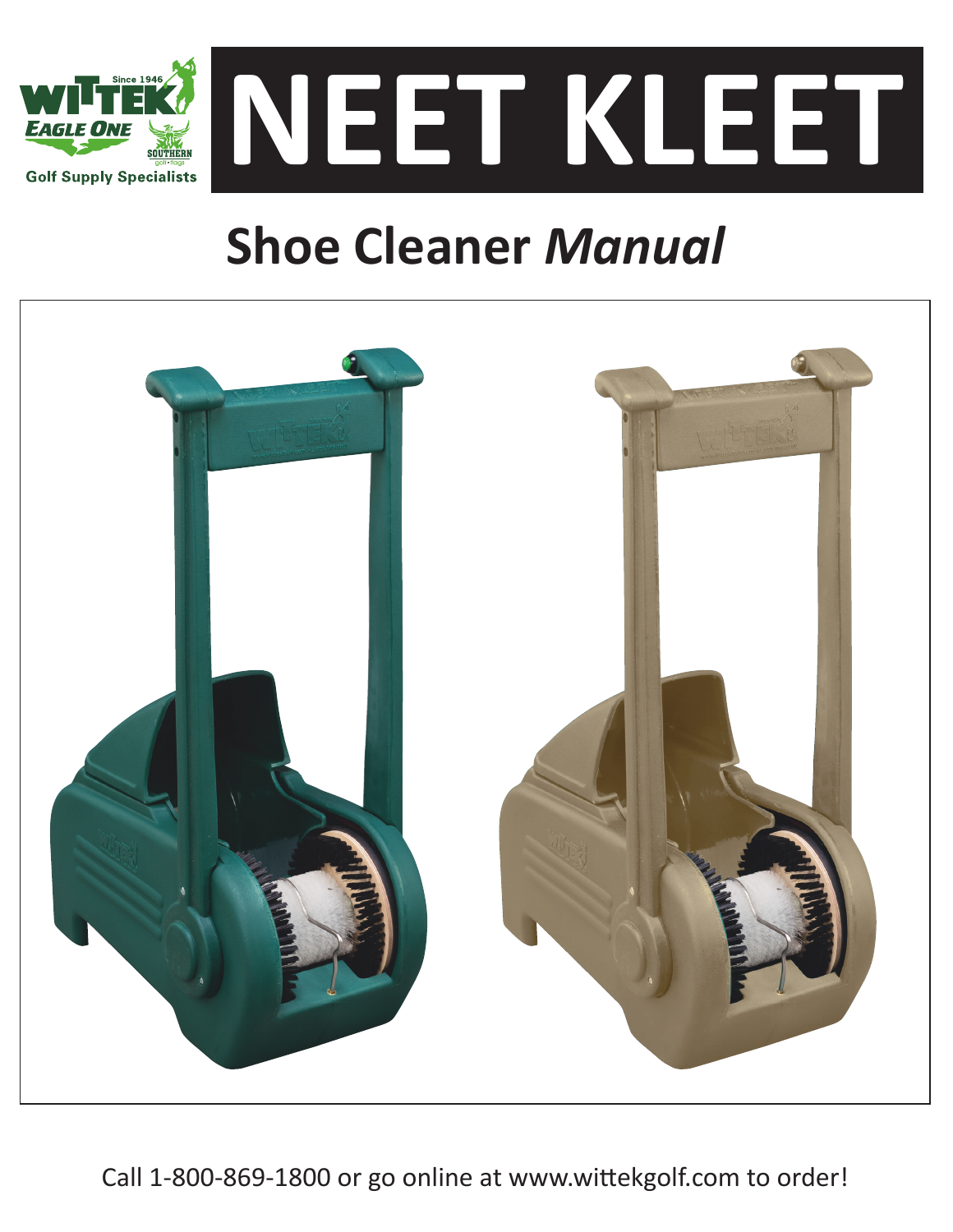### **Product Information**

- Weight 38 lbs.
- Dimensions 32"L x 15½"W x 32"H
- Rotational molded body in designed colors, eliminates unsightly rust, fading and paint chipping.
- Dual handles with a convenient push button provides a stable platform while cleaning shoes. Rotating nylon brushes clean sides, soles and toes. Soft brushes for alternative spikes.
- All debris is captured in the removable grass receptacle for daily cleaning/maintenance.
- Plugs into a 110 outlet (220V unit is also available).

### **Assembly of the** *NEET KLEET*

#### **Assembly instructions:**

- 1. To start, simply connect the handle assembly wires to the main body by using the provided wire connectors.
- 2. Holding the handle assembly in the upright position, insert the machine screws (3 on each side) through the handle assembly into the main body. Do not fully tighten the machine screws until you have all 6 screws started.
- 3. Using a Phillips head screw drive, tighten all 6 machine screws.
- 4. Plug into outlet.
- 5. Your Neet Kleet is now ready for operation. Press the green button switch to start, release button to stop.

### **Replacing the on/off micro switch**

- 1. Unplug Neet Kleet shoe cleaner from the electrical outlet.
- 2. Unscrew the switch from the handle assembly and pull out.
- 3. Cut the wires from the old switch.

4. Strip the wires about one inch and feed them through holes #3 and #4 of the new microswitch. Twist and tape the wire leads on the new switch. Twist the switch counter clockwise 4 or 5 times then screw the switch back into the handle assembly. Twisting the wires counter clockwise will keep them from kinking when you screw the new switch clockwise back in the handle assembly.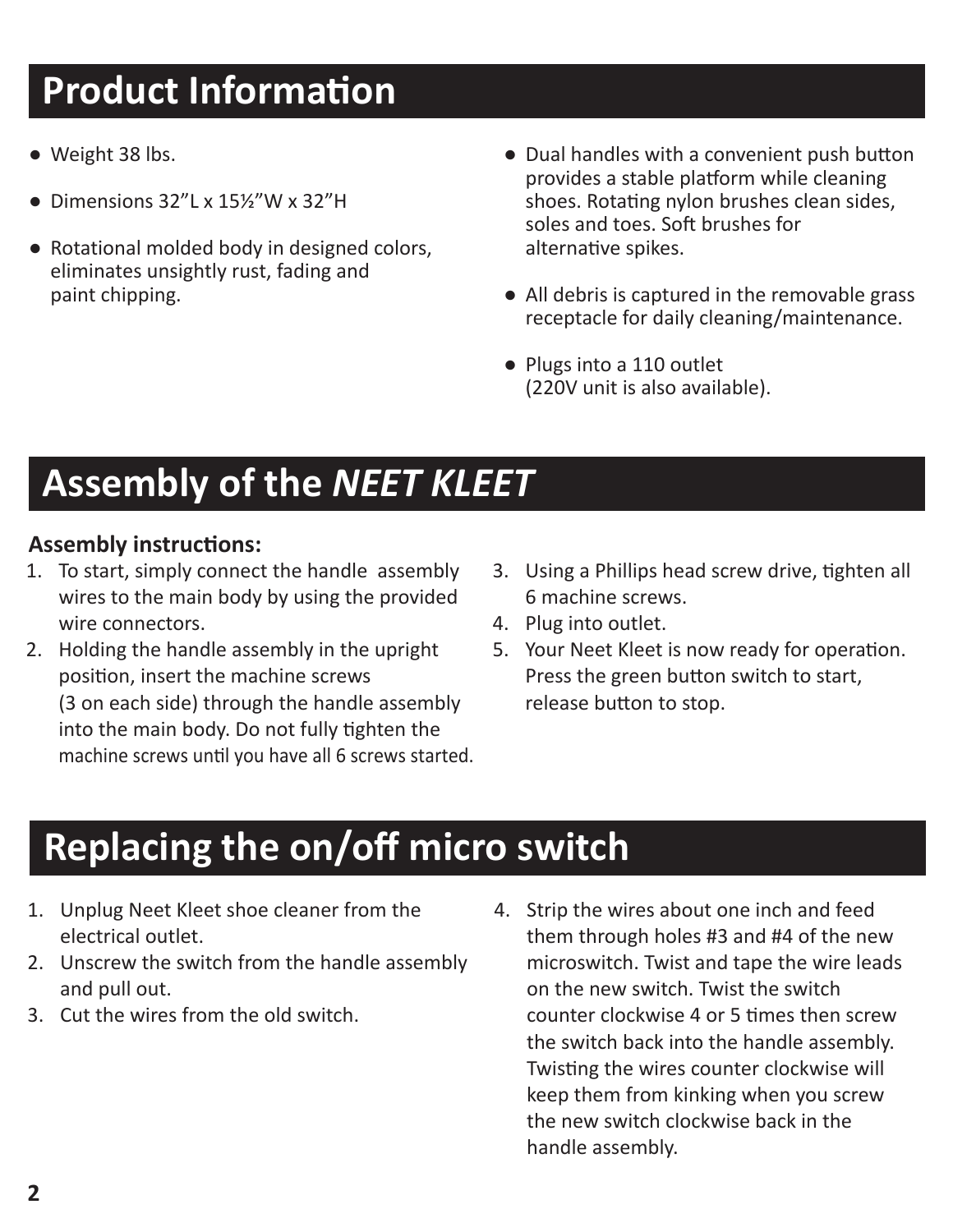## **Replacing the brushes**

- 1. Unplug the shoe cleaner from the electrical outlet and remove the debris receptacle.
- 2. Remove handle assembly by unscrewing the six machine screws, 3 on each side of the main body.
- 3. Unclip the two wire connectors, set the handle assembly aside.
- 4. Turn the Neet Kleet upside down and unhook the motor tension spring from the motor.
- 5. Remove the spring clip from the shoe guide on the underside of the shoe cleaner. Pull shoe guide and put aside.
- 6. Unscrew the 6 machine screws in the bearing flanges (3 on each side). Loosen set screw in collar and remove the collar and bearings from the brush axle.
- 7. Remove the drive belt from the grooved side brush.
- 8. To remove the brush assembly, the top of the shoe cleaner body must be pulled wide apart. If possible, have a co-worker pull the top apart while you turn and lift the brush assembly out. If you don't have help, pull the top side of the shoe cleaner with one hand while using a large screwdriver or other means to apply torque, and pry the brush assembly out until the axle clears the hole. Then turn it sideways so you can lift it up and out.
- 9. Once the brush assembly is out, loosen the jam nut on one end and replace the worn brushes. Be sure lugs on plastic end caps are engaged with matching holes in side brushes. Replace the washer and jam nut and tighten.
- 10. Replace the new brush assembly following the same steps described in paragraph 8 spread the top of shoe cleaner while inserting the brush assembly. Using the large screwdriver or other means to apply torque, pry the brush axle back through the hole in the side of the body. Enlarge the drive belt back in the groove of the brush and replace the bearing, flanges and collars.
- 11. Slip the front of the shoe guide into the metal insert in the front of the machine. Slide the other end around the center brush and through the hole behind the brush. Turn over and lock in place with spring clip.
- 12. Attach the motor tension spring to the motor and turn back over.
- 13. Re-connect the electrical fittings in the handle assembly to the fittings extending out of the body
- 14. Screw the handle assembly back into place. Start each of the 3 screws on each side before tightening, this will insure proper alignment of the handle assembly.
- 15. Tighten all 6 machine screws.
- 16. Plug into outlet.
- 17. Your Neet Kleet is now ready for operation.